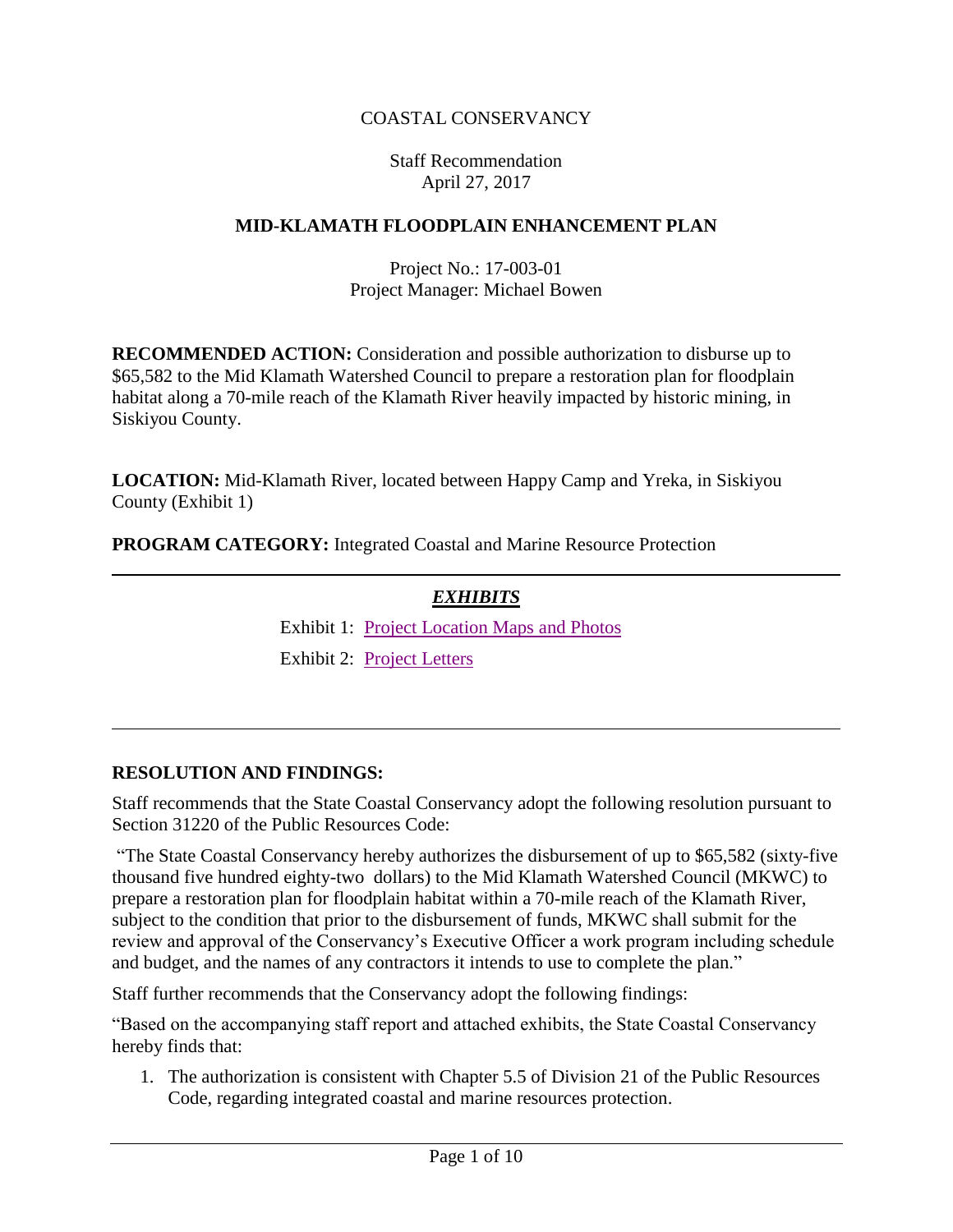- 2. The Project is consistent with the current Conservancy Project Selection Criteria and Guidelines.
- 3. The Mid Klamath Watershed Council is a nonprofit organization qualified under section  $501(c)(3)$  of the U.S. Internal Revenue Code, whose purposes are consistent with Division 21 of the Public Resources Code."

## **PROJECT SUMMARY:**

Staff recommends the Conservancy disburse up to \$65,582 to the Mid-Klamath Watershed Council (MKWC) to prepare a restoration plan for floodplain habitat and floodplain-river connectivity along a 70-mile reach of the Klamath River extending from the Shasta River to Elk Creek in remote Siskiyou County. The project area encompasses the reach of the Klamath River most degraded by historic mining activities within the mainstem Klamath River.

MKWC will identify, assess and then prioritize suitable locations for restoration and enhancement of degraded floodplain areas along the mid-Klamath River. The restoration plan will include a preliminary mine-tailing remediation plan and conceptual restoration designs for reconnecting existing off-channel ponds (winter habitat) and enhancing thermal refuges (summer habitat). The completion of this project facilitate future site-by-site project implementation based on a prioritized ranking, and could allow for project area-wide permitting and environmental compliance.

This type of restoration, when implemented, will immediately improve habitat for species dependent upon healthy riparian forests. The projects will improve over-summering habitat for juvenile salmonids by providing suitable habitat for the growth of riparian vegetation, which in turn shades and cools water below. Over-wintering habitat will also be improved by providing side channels and low-velocity areas of the river where juvenile and adult fish can rest and grow during large storm events. Both habitat types are severely limited in the project area due to the historic mining practices that channelized the river and disconnected the river from the floodplain, leaving extensive mine-tailing deposits in the place of healthy riparian forests. By advancing this project, MKWC will help establish long-term resiliency from anticipated global warming impacts (i.e., increased summer water temperatures and winter flooding).

The Mid Klamath Watershed Council (MKWC) is a California nonprofit corporation, qualified under Internal Revenue Code Section  $501(c)(3)$  as a charitable organization. It has been actively planning, coordinating and implementing restoration projects in the Mid Klamath subbasin since 2001. Focusing on projects that directly benefit anadromous fisheries resource, MKWC utilizes grant funding combined with community and stakeholder volunteers to implement practical, hands-on restoration projects while educating participants on restoration techniques and stewardship principles. MKWC is uniquely qualified to assess and restore habitat in this region.

**Project History:** A short but intensive gold rush in the Klamath River watershed during the nineteenth century resulted in extensive deposits of mine tailings throughout the region. In many instances, the use of hydraulic cannons or clamshell dredges along the river separated the river from the floodplain by creating tall boulder deposits, known as mine-tailings. Industrial mining continued through the 1950s, and small scale gold dredging continued until a recent decision by the State of California terminated the practice. The ill-effects of mining were compounded by approximately 70-years of intensive timber harvest and associated erosion throughout the basin.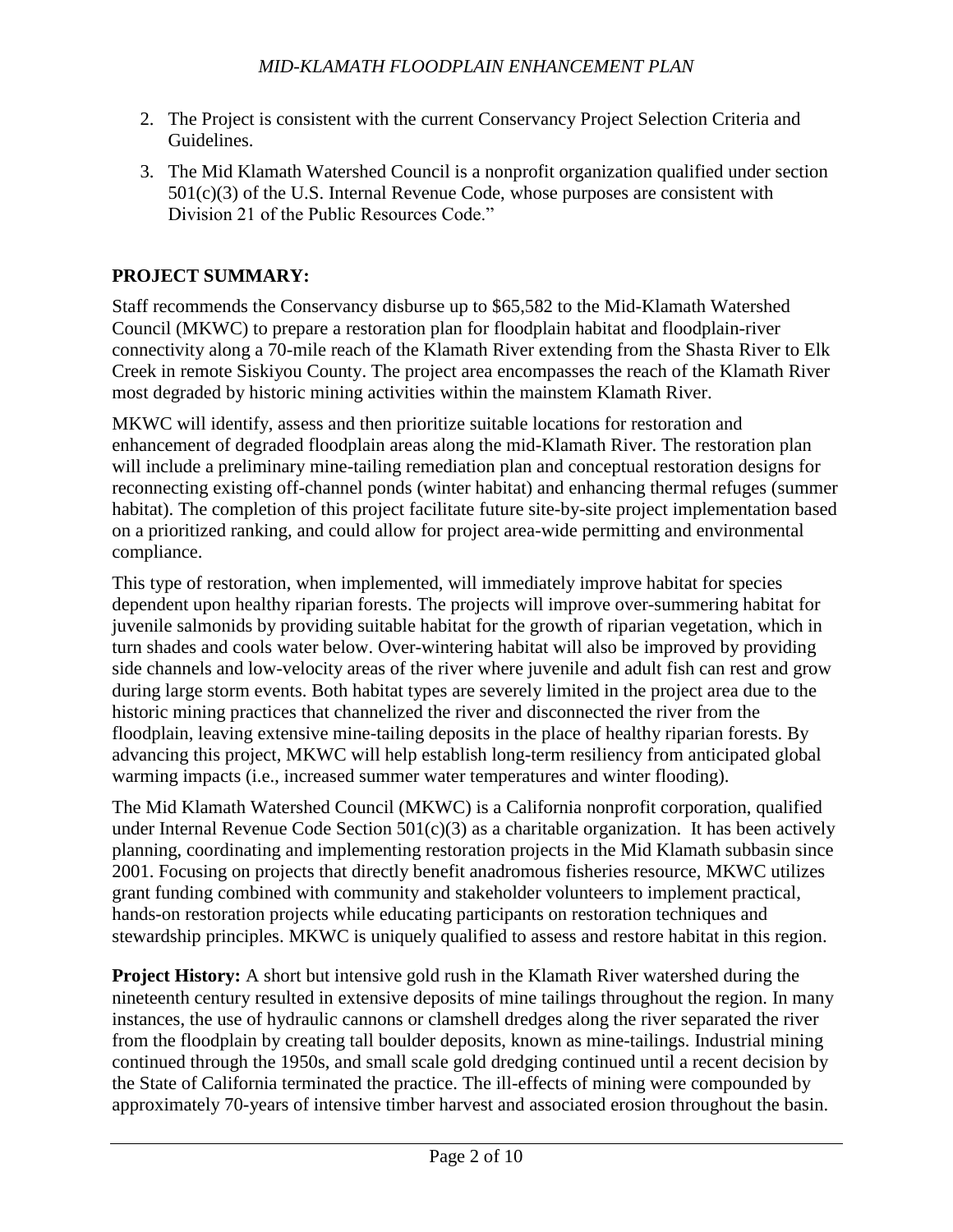MKWC was formed to address the ecological deterioration of the region, while also addressing the social dislocation caused by departing extractive industries. Extensive fisheries and habitat restoration work by the MKWC and its partners since 2001 led to the recognition for the need to increase and improve seasonal rearing habitats for juvenile salmonids along the mainstem Klamath River corridor. Success in this area was achieved by creation of off-channel ponds for over-wintering salmonids and enhancement of summer thermal refuges for over-summering salmonids. Recent projects include the construction of ten off-channel ponds. Monitoring of one of these ponds connected to the lower mile of Seiad Creek (May Pond) showed that 1,268 juvenile coho were utilizing the pond during a season.

As a result of this promising work, and recognizing the extent of damage inflicted upon the floodplain during gold mining operations, it is apparent that a comprehensive restoration approach is needed for the mid-Klamath River. MKWC has proposed a cost-effective, achievable restoration approach by prioritizing and phasing projects to allow for effective leveraging of limited grant funds.

MKWC obtained elevation data (LiDAR), maps and other data in order to develop grant proposals to fund initial planning and project development efforts. MKWC was selected for partial funding through the 2015 Fisheries Restoration Grant Program (FRGP), administered by the California Department of Fish and Wildlife (CDFW). The proposed Conservancy authorization would provide the necessary funding to complete the project.

### **PROJECT FINANCING**

| CA Department of Fish and Wildlife | \$195,395 |
|------------------------------------|-----------|
| <b>State Coastal Conservancy</b>   | \$65,582  |
|                                    |           |

### **Estimated Total Project Budget \$260,977**

The expected source of Conservancy funds for this project is the fiscal year 2016/17 appropriation to the Conservancy from the Water Quality, Supply, and Infrastructure Improvement Act of 2014 (Proposition 1, Water Code § 79700 et seq.). Funds appropriated to the Conservancy derive from Chapter 6 (commencing with § 79730) and may be used "for multibenefit water quality, water supply, and watershed protection and restoration projects for the watersheds of the state" (Section 79731). Section 79732 identifies specific purposes of Chapter 6 and includes: protect and restore aquatic, wetland and migratory bird ecosystems, including fish and wildlife corridors; protect and restore coastal watersheds, including, but not limited to bays, marine estuaries, and nearshore ecosystems; and assist in the recovery of endangered, threatened or migratory species by improving watershed health, instream flows, fish passage and coastal or inland wetland restoration.

As required by Proposition 1, the proposed project provides multiple benefits. By restoring hydrologic connectivity between the river and its floodplain, the project, when implemented, will restore historic access to juvenile salmonid rearing habitat, help restore a healthy riparian forest that benefits many aquatic and terrestrial species. It is also notable that the Klamath salmon fishery is the basis of subsistence fisheries for the Yurok and Karuk Tribes. The project would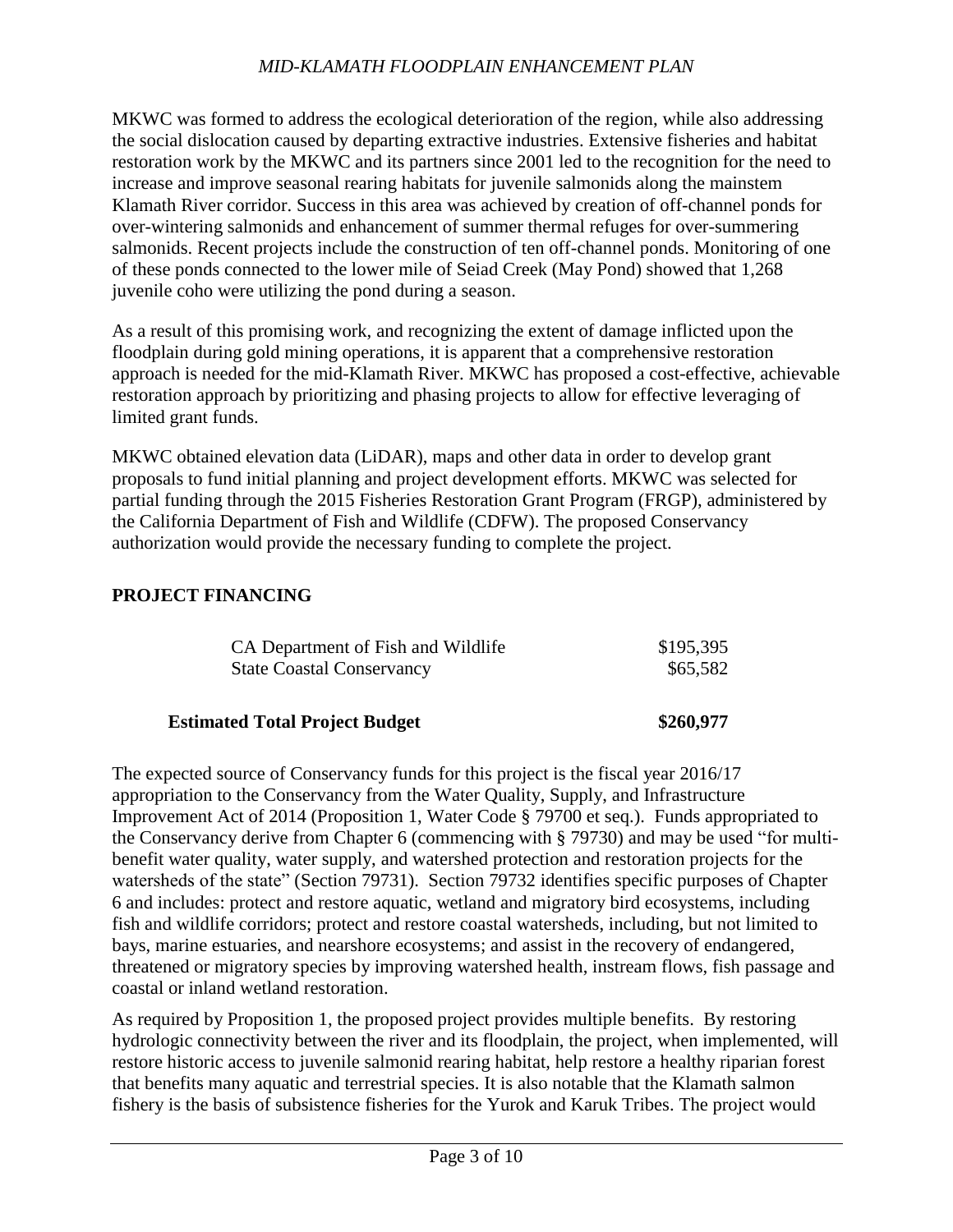also improve water quality in a coastal watershed by creating the important shading and filtering function that healthy riparian zones provide.

The proposed project was selected through a competitive grant process under the Conservancy's *Proposition 1 Grant Program Guidelines* adopted in June 2015 ("Prop 1 Guidelines"). (See § 79706(a)). The proposed project meets each of the evaluation criteria in the Prop 1 Guidelines as described in further detail in this "Project Financing" section, the "Project Summary" section and in the "Consistency with Conservancy's Project Selection Criteria & Guidelines" section of this report.

#### **CONSISTENCY WITH CONSERVANCY'S ENABLING LEGISLATION:**

The project will be undertaken pursuant to Chapter 5.5 of the Conservancy's enabling legislation, Public Resource Code section 31220, as follows:

Pursuant to section 31220(b), the Conservancy may award grants to nonprofit organizations in order to improve and protect coastal, coastal watershed and marine water quality and habitat, and to protect and restore floodplains and other sensitive watershed lands, especially watershed lands draining to sensitive coastal or marine areas. As required by Section 31220(a), staff has consulted with the Northcoast Regional Water Quality Control Board about the project and established that the project will help enhance the beneficial uses, such as cold water fisheries, identified in the basin plan for the Mid Klamath. Finally, consistent with section 31220(c), the plan produced under the proposed project will identify criteria to be used to monitor and evaluate the restoration, once implemented.

### **CONSISTENCY WITH CONSERVANCY'S 2013 STRATEGIC PLAN GOALS & OBJECTIVES, AS REVISED JUNE 25, 2015:**

Consistent with **Goal 5, Objective C** of the Conservancy's 2013-2018 Strategic Plan, the project will develop a plan to preserve and enhance coastal watersheds and floodplains by restoring habitat function and hydrologic connectivity between the Mid-Klamath River and its floodplain.

#### **CONSISTENCY WITH CONSERVANCY'S PROJECT SELECTION CRITERIA & GUIDELINES:**

The Project is consistent with the Conservancy's Project Selection Criteria and Guidelines, last updated on October 2, 2014, in the following respects:

### **Required Criteria**

- 1. **Promotion of the Conservancy's statutory programs and purposes:** See the "Consistency with Conservancy's Enabling Legislation" section above.
- 2. **Consistency with purposes of the funding source:** See the "Project Financing" section above.
- 3. **Promotion and implementation of state plans and policies:** The Project promotes and implements the following state plans and policies concerning restoration of riparian habitat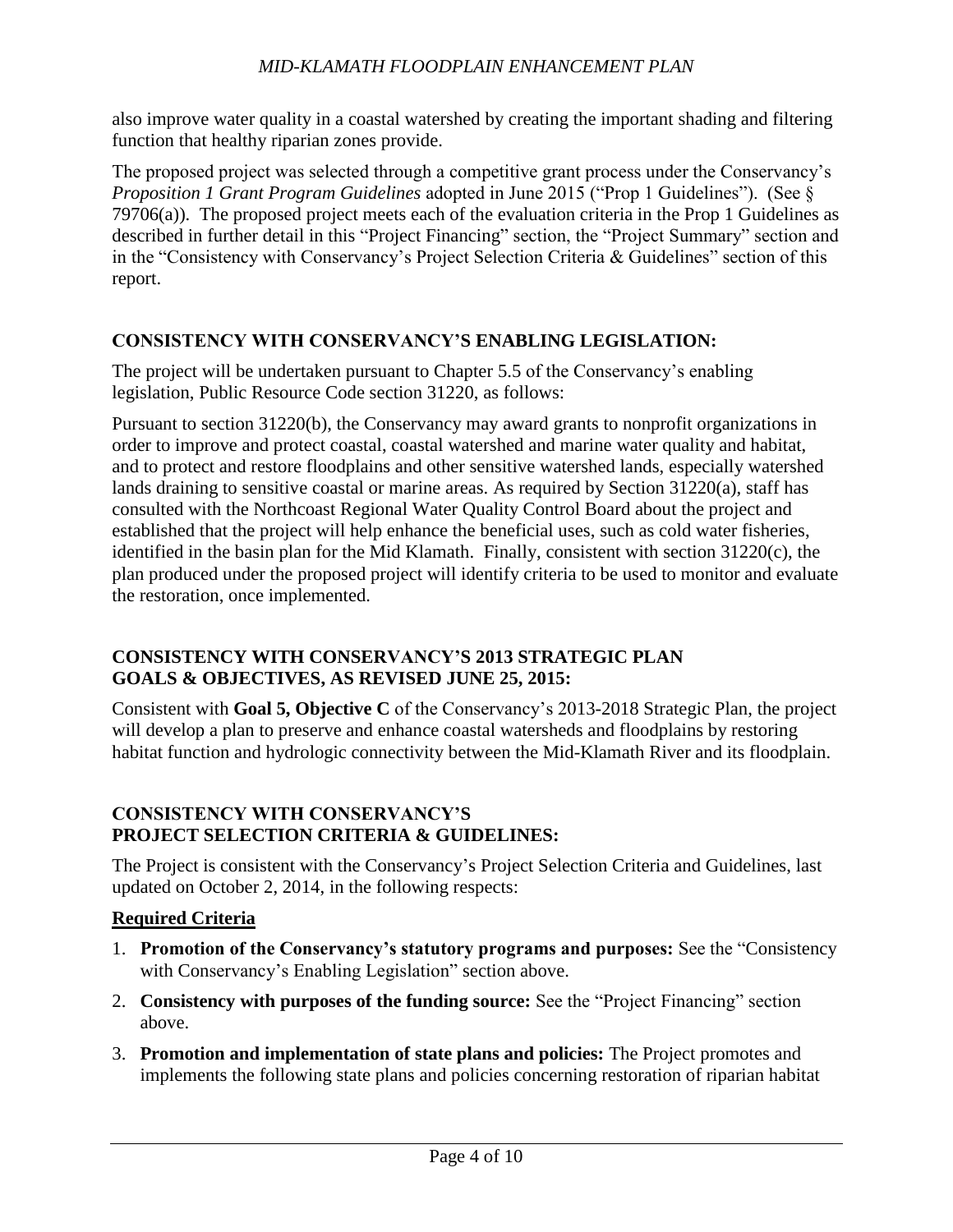and increasing natural production of the coastal salmon populations that depend upon that habitat for certain life history stages:

- a. The project carries out the recommendations prescribed in the *Mid Klamath Subbasin Fisheries Resource Recovery Plan* (MKSFRRP) last updated in 2014. That plan is the collaborative work product of MKWC, the Karuk Tribe and the U.S. Fish and Wildlife Service, and is often used in concert with a "Candidate Action Table" that was created in 2012. Its recommendations were also incorporated into State and federal recovery plans for anadromous fish species. The documents together identify and rank restoration actions for each Middle Klamath Tributary, and can offer guidance on how to prioritize restoration actions. The MKSFRRP analyzes watershed impacts not only by influential tributary but also on the scale of eight sub-watershed regions "based on landscape/ watershed contiguity, biogeography, and the specific land management circumstances distinct to each." The Elk-Grider, Siskiyou and Western Marble Mountain Sub-basin sections of the MKSFRRP identify one or more of the following habitat issues: legacy mining impacts, thermal refugia and stream connectivity. Section 4.C.3 of the MKSFRRP identifies "mine tailing reclamation and revegetation" as a riparian and streambank restoration priority for the Mid Klamath. Likewise, the Candidate Action Table lists historic mining impacts to channel structure and riparian function as a limiting factor for threatened salmon.
- b. The *Steelhead Restoration and Management Plan for California*, authored by the California Department of Fish and Game in February 1996 notes the extensive perturbation to the watershed due to extractive industries such as logging and mining, and notes the loss of riparian vegetation that has resulted in elevated stream temperatures and the potential for large-scale mobilization of sediment s destabilized by storm events. Restoring the floodplain and riparian vegetation stands would reverse this degradation of the watershed and improve water quality in the region.
- c. More recently, the Project promotes the policies and objectives of the California Fish and Game issued *Recovery Strategy For California Coho Salmon* of February 2004 in that most sections pertaining to the Mid-Klamath recommend that restorationists "revegetate flood plain areas using native species." (KR-UK-04, KR-HC-04, KR-SV-04), an activity only achievable in most cases by restoring the river to its natural floodplain.
- d. The project serves to implement the *Final Recovery Plan for the Southern Oregon/Northern California Coast Evolutionarily Significant Unit of Coho Salmon* (*Oncorhynchus kisutch)* (National Marine Fisheries Service 2014). Although a federal plan, the State of California is required under federal policy and federal funding requirements to assist in the implementation of the plan. The first passage describing "Stresses" to the coho population of the Mid-Klamath states that "(t)he The key limiting stresses for this population are impaired water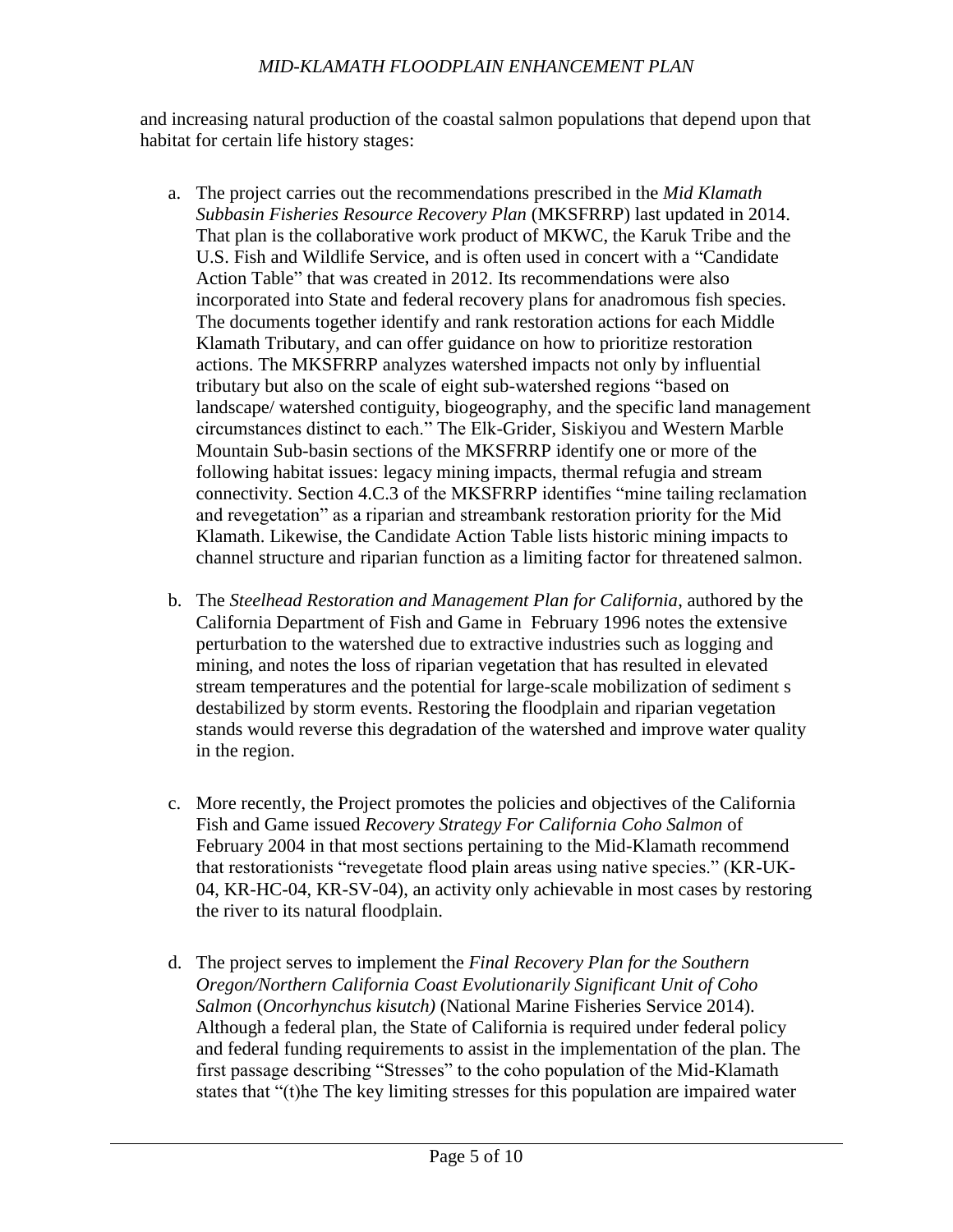quality and lack of floodplain and channel structure, as they have the greatest impact on the population's ability to produce sufficient spawners to support recovery….." (pg. 33-9). The report goes on to state that "(w)inter rearing occurs primarily in mainstem, confluence, and tributary habitats where backwaters, alcoves, off-channel ponds and wetlands have formed. Winter rearing habitat has been primarily impacted by past mining activities and construction of flood control levees in the mainstem and in many tributaries, which has led to the loss and degradation of floodplain and channel structure. The majority of winter habitat that does exist is small, has poor quality, and is poorly connected." (33-9).

The report prescribes the following recovery strategies and actions for the Middle Klamath:

- SONCC-MKR.2.2.4 Floodplain and Channel Structure, Reconnect the channel to the floodplain and to existing off-channel ponds, wetlands, side channels in any area that could benefit coho salmon;
- SONCC-MKR.2.2.4.1 Assess instream flow conditions and side channel connectivity and develop a plan to obtain adequate flows for channel connectivity
- SONCC-MKR.2.2.4.2 Mechanically alter side channels, off channel ponds and wetlands to achieve connectivity
- SONCC-MKR.10.2.13 Water Quality,: reduce pollutants, remove pollutants
- SONCC-MKR.10.2.13.1 Assess contamination from tailing piles and develop mining activities remediation plan
- SONCC-MKR.10.2.13.2 Take necessary actions to ensure responsible parties remediate mine tailing piles, guided by the plan
- e. The project carries out the objectives of the *California Water Action Plan*, a collaborative effort of the California Natural Resources Agency, the California Environmental Protection Agency, and the California Department of Food and Agriculture. This plan was developed in 2014 to meet three broad objectives: more reliable water supplies, the restoration of species and habitat, and a more resilient, sustainably managed water resources system. It lays out the state's challenges, goals and actions needed to put California's water resources on a safer, more sustainable path. The plan identifies ten overarching strategies to protect our resources, include two particular to this project that the Conservancy funding will help implement: 4) *Protect and restore important ecosystems (restore coastal watersheds and strategic coastal estuaries to restore ecological health and nature system connectivity to benefit local water systems and help defend against sea level rise, eliminate barriers to fish migration)* and 7) *Increase flood protection (encourage flood projects that plan for climate change and achieve multiple benefits).*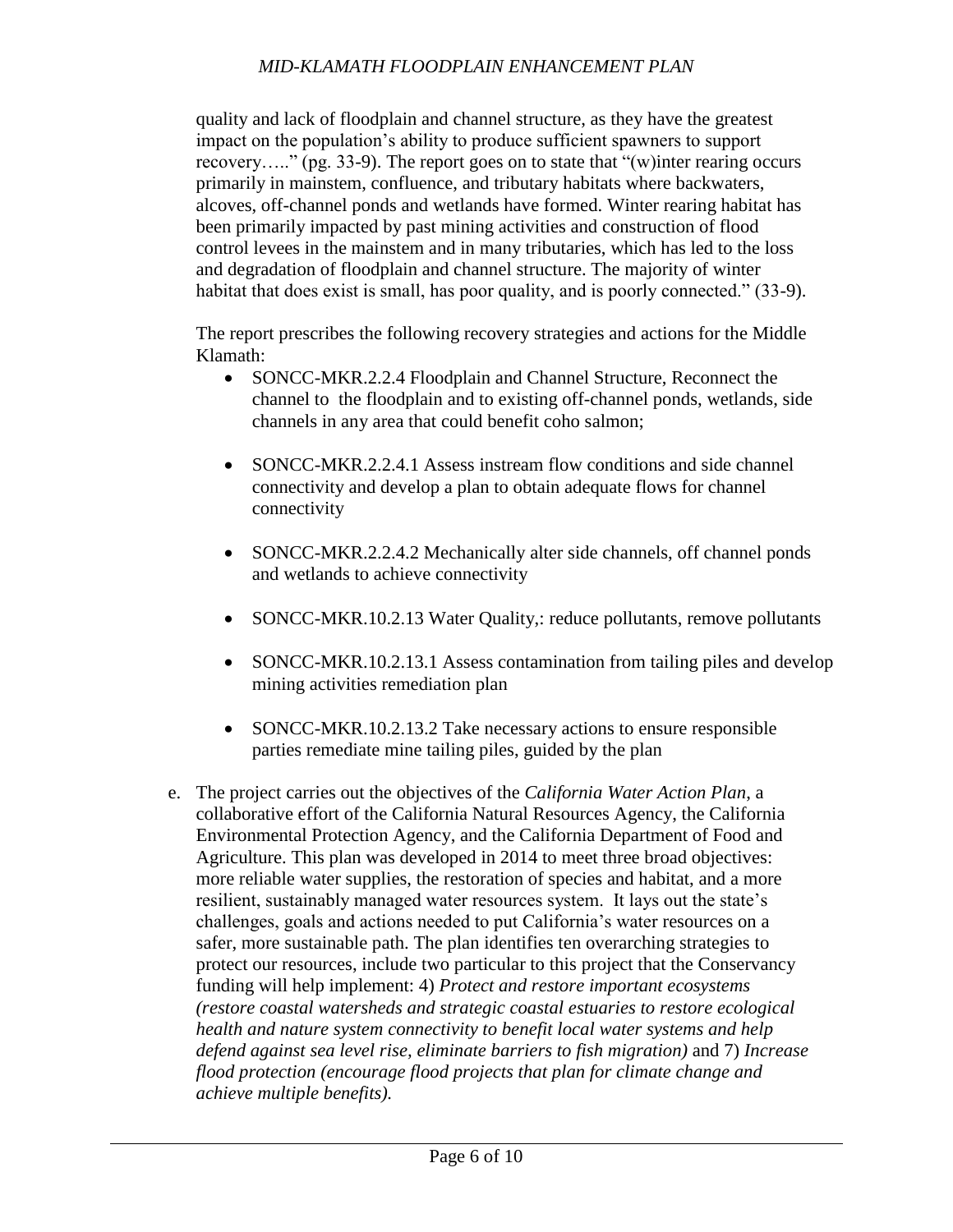- f. The *California State Wildlife Action Plan* (2015 Update, authored by CDFW) points out that the North Coast Klamath Mountain Province is known for its extensive river systems and the anadromous fish populations they support. These rivers, according to CDFW, support one-third of the state's Chinook salmon, most of the state's coho salmon and steelhead, and all of the coastal cutthroat trout. These populations have suffered significant declines. That is why one of the fourteen conservation targets for the Province is the "native aquatic species assemblages/communities of coastal watersheds." The project will benefit anadromous fish species including Chinook salmon, coho salmon and steelhead by addressing the habitat fragmentation that resulted from mining cited as a cause of major ecosystem degradation in this plan. This project can help achieve the conservation target pertaining to desired channel pattern and natural floodplain, established in 5.1-79 and repeated in 5.1-38 of the North Coast and Klamath Province Chapter of the California Wildlife Action plan. Specifically, Conservation Strategy 7 in this plan speaks to this outcome, and calls for cooperation with watershed councils to achieve it.
- g. Finally, *California @ 50 Million: The Environmental Goals and Policy Report*  (2013 Draft, Governor's Office of Planning and Research) Key Action #3 for the "Preserve and Steward State Lands and Natural Resources" section calls for building resilience in natural systems and specifically points out that wetlands "provide important carbon sequestration opportunities for the state." Riparian forests provide excellent opportunities to increase carbon sequestration levels.
- 3. **Support of the public:** The project is supported by the U.S. Forest Service, the Karuk Tribe, the Yurok Tribe, the California Department of Fish and Wildlife, NOAA, PacifiCorp, the Salmon River Watershed Council and others. (Exhibit 2).
- 4. **Location:** The project is located along the Klamath River in Siskiyou County and the project will serve to protect and restore coastal and coastal watershed resources.
- 5. **Need:** The salmon runs of the Klamath-Trinity River sustain three native American tribes (Yurok, Hoopa and Karuk) as well as important sport and commercial fisheries. Salmon recovery on the Klamath River is an established priority, and the restoration of floodplain habitat provides an extensive benefit for aquatic and terrestrial species in addition to salmon. However, limited funding is available to remediate the extensive mining damage of the past. Conservancy funding will play an important role in restoring sport, commercial and tribal subsistence fisheries along the Klamath river.
- 6. **Greater-than-local interest:** This project is the initial phase of a comprehensive effort to restore connectivity between floodplains and rivers lost due to extensive mining activities of the nineteenth and twentieth centuries. By re-connecting and enhancing floodplain habitat and off-channel features, MKWC will improve riparian habitat, enhance salmon rearing and refuge habitat, and remediate abandoned mine sites and improve thermal conditions for aquatic resources of the Klamath River. MKWC seeks to ensure the Klamath River basin will be a long-term salmon stronghold for California.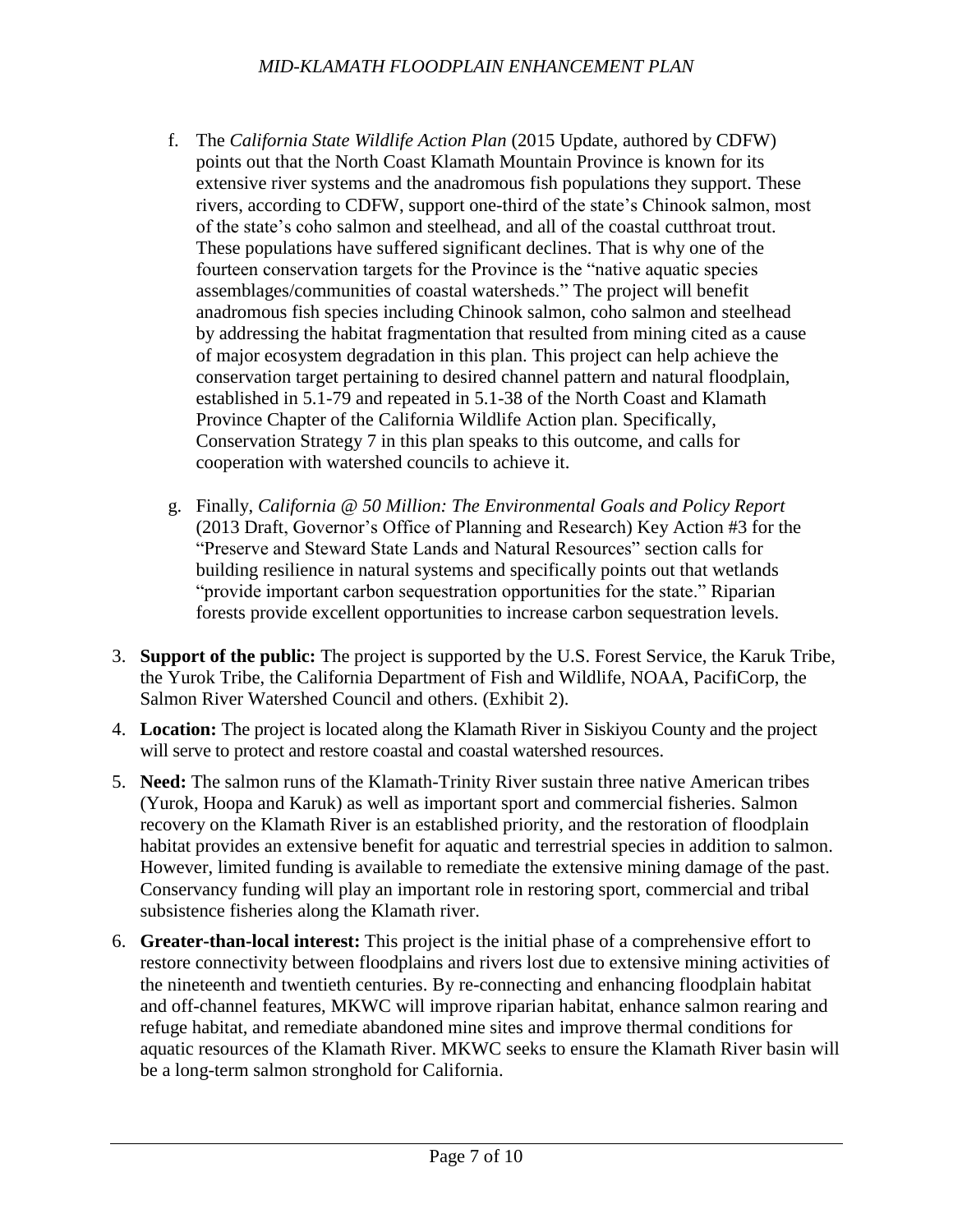7. **Sea level rise vulnerability:** The project planning area is located more than thirty miles inland from the coast and therefore is not vulnerable to sea level rise.

## **Additional Criteria**

- 8. **Urgency:** This year the tribal, commercial and sport salmon fishery for Klamath River salmon will likely close due to low numbers of returning adults (escapement). These low returns are a likely result of low survival in the river during the prior several drought years, compounded by inhospitable water quality, particularly warm water conditions. Floodplain restoration in the mid-Klamath is one of the most important things that can be done to increase juvenile and adult survival in the Klamath in all years. Moreover, as the states of Oregon and California prepare for removal of four Klamath dams in 2020, it is vital that immediate steps be taken to assure the availability of high quality habitat for salmonids in the Middle and Lower Klamath Rivers. These reaches will be needed to sustain fish populations while the upper watershed is recovering from the after-effects of dam removal. Of greatest concern will be the release of high sediment loads detrimental to fish populations, and the need for aquatic species to have ready access to tributaries and floodplains that provide a safe haven from water and sediment releases.
- 9. **Resolution of more than one issue**: The communities of the Middle Klamath span the Humboldt-Siskiyou County border, two of the state's most impoverished and underemployed places, according to 2013 US Census Bureau statistics. The California Department of Water Resources mapping tool confirms this bleak assessment, labelling this geographic block as severely disadvantaged. MKWC has diligently built a restoration economy in the small town of Orleans, California. The non-profit organization employs 60-75 people and brings more than \$557,000 in watershed restoration contracts to the area annually. This project complements that model for economic revitalization by planning mine tailing remediation and riparian revegetation that could employ a dozen or more people in the future. Additionally, this project aims to restore salmon, a natural and cultural resource that, more than any other, determines the wealth and well-being of these rural communities.
- 10. **Leverage**: See the "Project Financing" section above.
- 11. **Innovation**: The Project provides an excellent opportunity to restore habitat in a highly degraded yet readily accessible area. The ecological benefits of floodplain ecology are becoming better recognized and appreciated in the pursuit of salmon recovery.
- 13. **Realization of prior Conservancy goals**: The Project builds on the Conservancy's development of feasibility and cost estimate studies pertaining to the proposed Klamath dam removal effort. Ensuring sufficient habitat downstream of the dams to accommodate aquatic species during the decommissioning of the dams is an essential part of the removal process.
- 15. **Cooperation**: As described under "Resolution of More Than One Issue," above, MKWC has been an integral part of rural Siskiyou County since MKWC's inception. Their partners include the Karuk Tribe, state and federal agencies, local government and private citizens.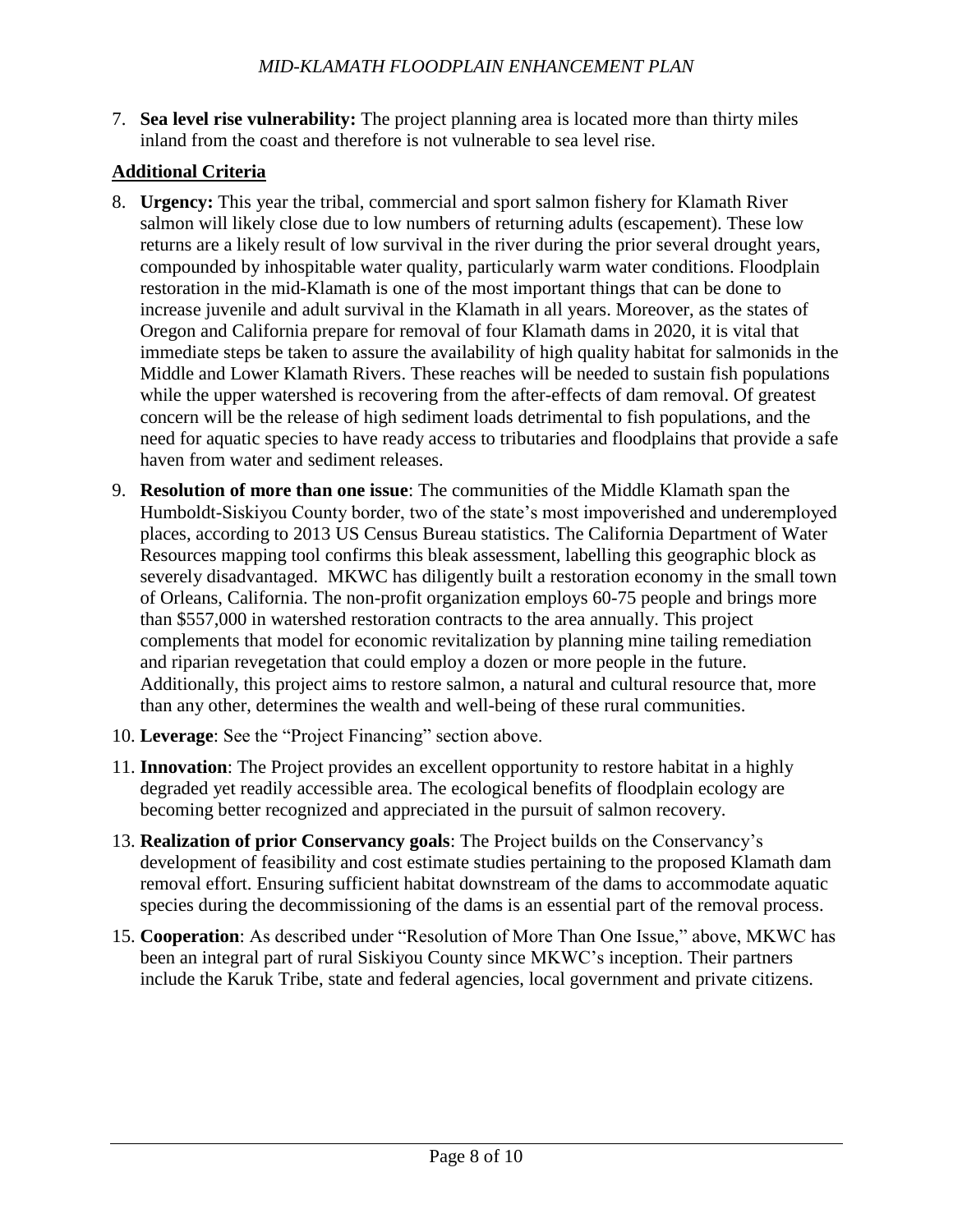### **CONSISTENCY WITH LOCAL COASTAL PROGRAM POLICIES:**

The proposed project includes planning for sites located outside of the coastal zone, but will directly affect resources in at least three northern California counties, two of which have certified Local Coastal Programs (LCPs), and one of which lies outside of the coastal zone.

When implemented, these projects will enhance anadromous fish habitat and potentially lead to further enhancement of water quality in the Klamath River basin. The aquatic resources and habitat quality of stream channels within and outside of the coastal zone boundaries are inextricably linked. For example, the anadromous fish populations that spend part of their life history within the coastal zone reside for extended periods outside of the coastal zone, and therefore depend upon clean fresh water to survive and propagate upstream.

The proposed authorization is consistent with the two certified LCPs as follows:

#### Del Norte County

This authorization is consistent with the relevant portions of the Del Norte County Local Coastal Program (LCP), which was certified by the Coastal Commission on October 12, 1983.

It is due to the diversity in life history patterns of anadromous fish species that the Del Norte LCP acknowledges the importance of coastal streams and riparian vegetation systems as Sensitive Coastal Habitat, necessary to both the aquatic life and the quality of water courses. Under the LCP, Chapter VI, the following provisions are made:

"The County shall maintain all existing species of fish, wildlife, and vegetation for their economic, intrinsic and ecological values as well as providing adequate protection of rare and endangered species." (App., p. 55)

"The County should establish riparian corridors along local streams, creeks, and sloughs to maintain their aesthetic appeal, wildlife habitat, control of erosion." (App., p. 56)

"The County encourages programs (e.g., fish hatcheries, habitat rehabilitation) designed to improve the quality of coastal fisheries and other marine resources." (App., p. 57)

"All surface and subsurface waters shall be maintained at the highest level of quality to insure the safety of public health and the biological productivity of coastal waters." (App., p. 58)

Therefore, this project's goal of improving anadromous fish habitat by improving water quality in the Klamath River, and ultimately providing access to historic habitat, thereby maintaining and enhancing the aquatic resources of the county, is consistent with the LCP.